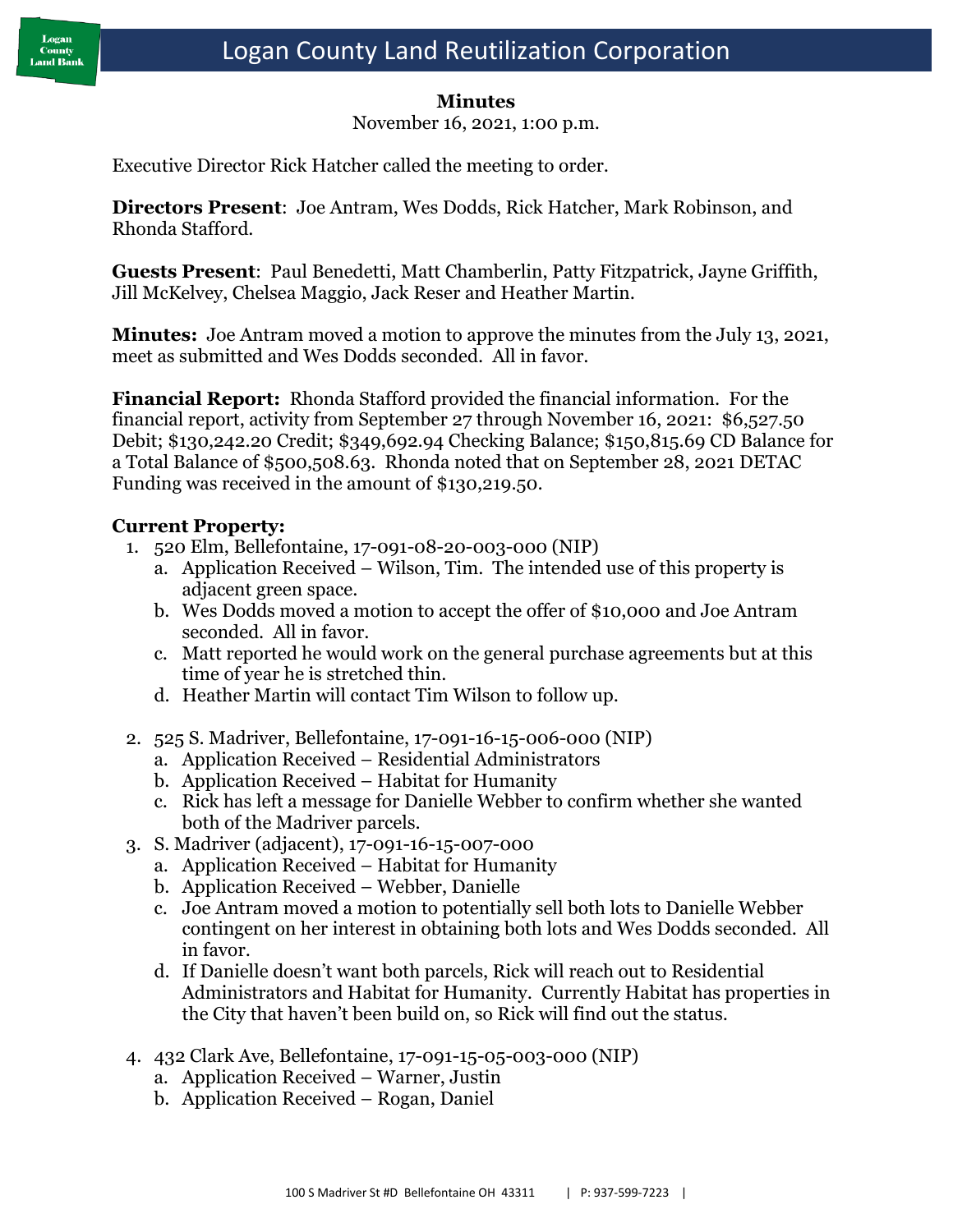# Logan County Land Reutilization Corporation

- c. Discussion happened regarding applicants to this property. The camper that Rogan had parked on the property has been moved to his sister's lot. Both Wes and Rhonda are not in favor of selling to Rogan as they both have received complaints against him from previous properties.
- d. Wes Dodds moved a motion to accept Justin Warner's offer of \$727.00 for this 432 Clark Avenue and Rhonda Stafford seconded. All in favor.
- e. Rich Hatcher will follow up on this property.
- 5. 111 Church St, DeGraff, 26-117-06-13-010-000 (NIP)
	- a. Application Received Purtee, Jenny
	- b. Application Received Idle, Michael
	- c. The Board suggested dividing this property in half. As both applicants had similar bids, the suggestion to both parties is they each pay \$1500 plus half the cost of a survey so the lot can be split between them.
	- d. Heather Martin will follow up with both applicants.
- 6. 228 Miami St, DeGraff, 26-117-06-06-008-000 (NIP)
	- a. Application Received Manning, John
	- b. Applicant requested the property with no bid amount. Heather Martin will follow up on costs associated with this property and he will be asked to pay the total cost to the county.
	- c. Joe Antram moved a motion to see 228 Miami St to John Manning for the total cost of fees to the County and Wes Doods seconded. All in favor.
- 7. 121 E High St, Bellefontaine, 17-091-12-05-014-000
	- a. Application Received Harbour, Jamie
	- b. Application Received Steineman, Jacquelyn
	- c. Discussion happened regarding the applications and future use of the property. Discussion also covered what was best for the tax roles and county.
	- d. Rick Hatcher will reach out to get further information from both bidders so a decision can be made by the Board.
- 8. 12045 St. Rt. 117, Belle Center, 36-007-13-01-015-000
	- a. Court Costs are \$690.29
	- b. Other fees: \$5,000
	- c. Status Update
		- i. Matt provided an update to the Board regarding this property. The initial application was declined by the State. This was the first application denied that BJAAM has experienced so they were also surprised by the action. There have been two conference calls to discuss ways to bolster the application for resubmittal. We hope to have a response in a couple weeks.

## **Current Property Watch:**

- 1. 250 Grove St, Lakeview, 47-017-14-10-015-000
	- a. The order of sale has been prepared.
- 2. 305 N Oak St, Lakeview, 47-017-14-14-011-000 a. This property sold at Sheriff's sale
- 3. 560 Lima St, Lakeview, 47-017-14-05-001-000